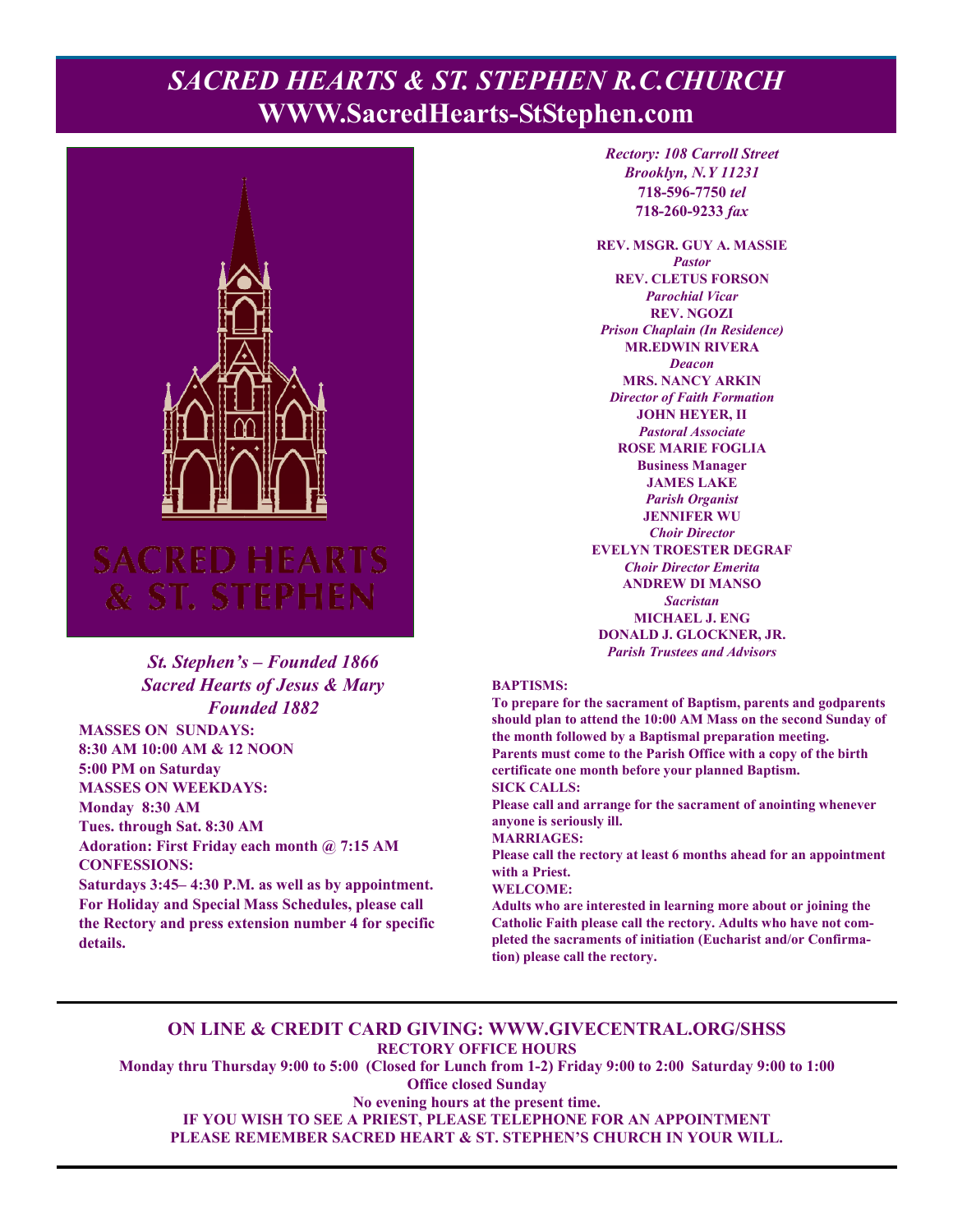

- MON. MARCH 21, 2022 8:30 For A Personal Intention
- TUE. MARCH 22, 2022 8:30 Michelle Cohen For Good Health ` BY: Connie & Paul Gessler
- WED MARCH 23, 2022 8:30 Josephine & Joseph Patti BY: Their Loving Family
- THURS. MARCH 24, 2022 8:30 Joseph Sgro BY: Children, Grandchildren & Great Grandchildren
- FRI. MARCH 25, 2022
- 8:30 In Honor of Our Lady
- 7:00 PM Stations of The Cross
- SAT. MARCH 26, 2022 8:30 Pat Basciano
- BY: Nancy, Douglas & Natalie Chang 5:00 Agnes Scolaro BY: Beverly
- SUN MARCH 27, 2022
- 8:30 Concetta Battista Scotto
- BY: Anna Scotto
- 10:00 Agnes Scolaro BY: M/M Anthony Tadduni
- Noon Tim & John Cirilli BY: Palma & Gino



Bread & Wine for the week of March 20th has been donated In Memory of GEORGE MAGLIOCCO BY: Rose Romano & Family

## FINANCIAL INFORMATION



Sunday Collection 3/14 \$ 1,852.00 \*Envelopes & cash On Line Donations \$4,265.50\* Total Sunday 3/14 \$ 6,117.50 Annual Weekly Expenses\*\*\$14,325.00 Difference: \$ 8,207.50

\* Includes a one time donation of \$1,800.00 \*\*Total annual expenses divided by 52 weeks



Please join us on Monday, April 4th in the Parish House. We will be discussing Brazil-Maru By Karen Yamashita All are welcome. We hope to see you there.



LENT 2022 40 ITEMS FOR

# 40 DAYS

During Lent, this church is collecting toiletry supplies to create disaster relief kits for locations in need.

Donations requested:

- Soap
- Toothbrushes
- Shampoo
- Toothpaste
- Face cloths
- Combs
- **Brushes**
- Toilet Paper

Donations will be collected during weekends in Lent from Wednesday, March 2nd to Thursday April 14th. Donation boxes will be placed in the rear of the church.

Please help Faith by works. Show that you care. Thank you!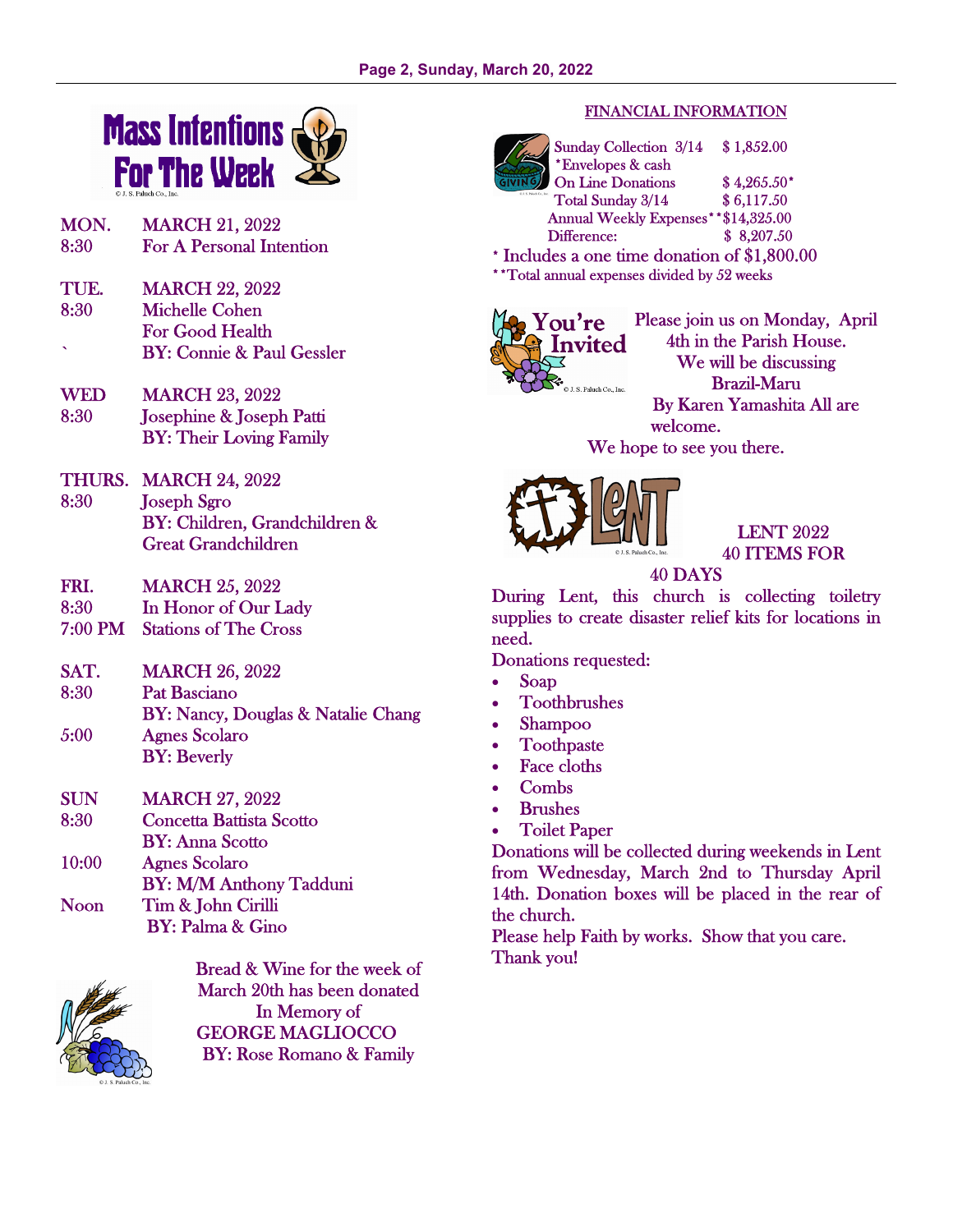

Please remember in your  $P_{\text{max}}$  prayers the members of our For parish and community who  $s$ . Paluch Co., Inc.  $\arctan\frac{1}{2}$  are ill, hospitalized or in

nursing home care, most especially: Jonelle Bernardo, Helena Rolla Brad Hatry Gertrude Zagarella Michelle Laquercia liene Balen Judith DeArmen John Nigro Judith Miller Salvatore Salerno Diane Barchuk Addy Wardrope Carol DeMairo Anthony Gambardella Anthony Tilocca Anthony Turco Roe Gambardella Elizabeth Foley Ann Curcuru Dora Zanzonico Lamar McNabb Louis D'Angelo Carol Montelbano Gina Salta Anthony Manfre Celeste Internicola Emma Huckerby Kristin Quail Louann Gambardella Robert Janicke Dominick Aiello, Jr. Mark Carles Erica Concino Bernadette Janicke Susan Hannan Evan Marra Hector Jimenez Darren Munio Abigail Memmesheimer Sophia Rotunno Philip Saraceno Vittorio Di Turi Maria Anjelica Patino Laquercia Phyllis Bracco Joan Di Tucci Terry Daniti



**Our Church is open each Wednesday from noon until 2:00 PM for private prayer. You are encouraged to stop by for this quiet time with the Lord.** 



**Tax letters have been mailed to all parishioners. Any parishioner who donated to our parish in the year 2021** 

**We hope to see you there!** 

**whether on line, in person or** 

**by mail, will receive this letter. Please give the letter a chance to reach you as you know the mail delivery in our area leaves much to be desired.** 

**Thank you for your kindness, generosity and support of this great parish. We are grateful for all you do to help sustain us.** 



**Appeal 2022 DIOCESE OF BROOKLYN** 

**The 2022 Annual Catholic Appeal supports the mission** 

Annual Catholic of our parish and the **daily work of the Church in Brooklyn** 

**and Queens in ways no one parish can accomplish alone by supporting the following ministries:** 

 **Catholic Youth Ministry Initiative, Catholic Charities;** 

**Hospital, College and Prison Chaplains; Diocesan Vocations Office;** 

**Catholic Migration Services; Office of Faith Formation; Bishop Mugavero Residence for infirmed clergy; Futures in Education Scholarship Foundation** 

 **All donations made to the ACA above our parish goal are returned directly back to our parish for operations and improvements.** 







**PARISH GOAL: \$36,274.00 RAISED SO FAR: \$9,600.00** 

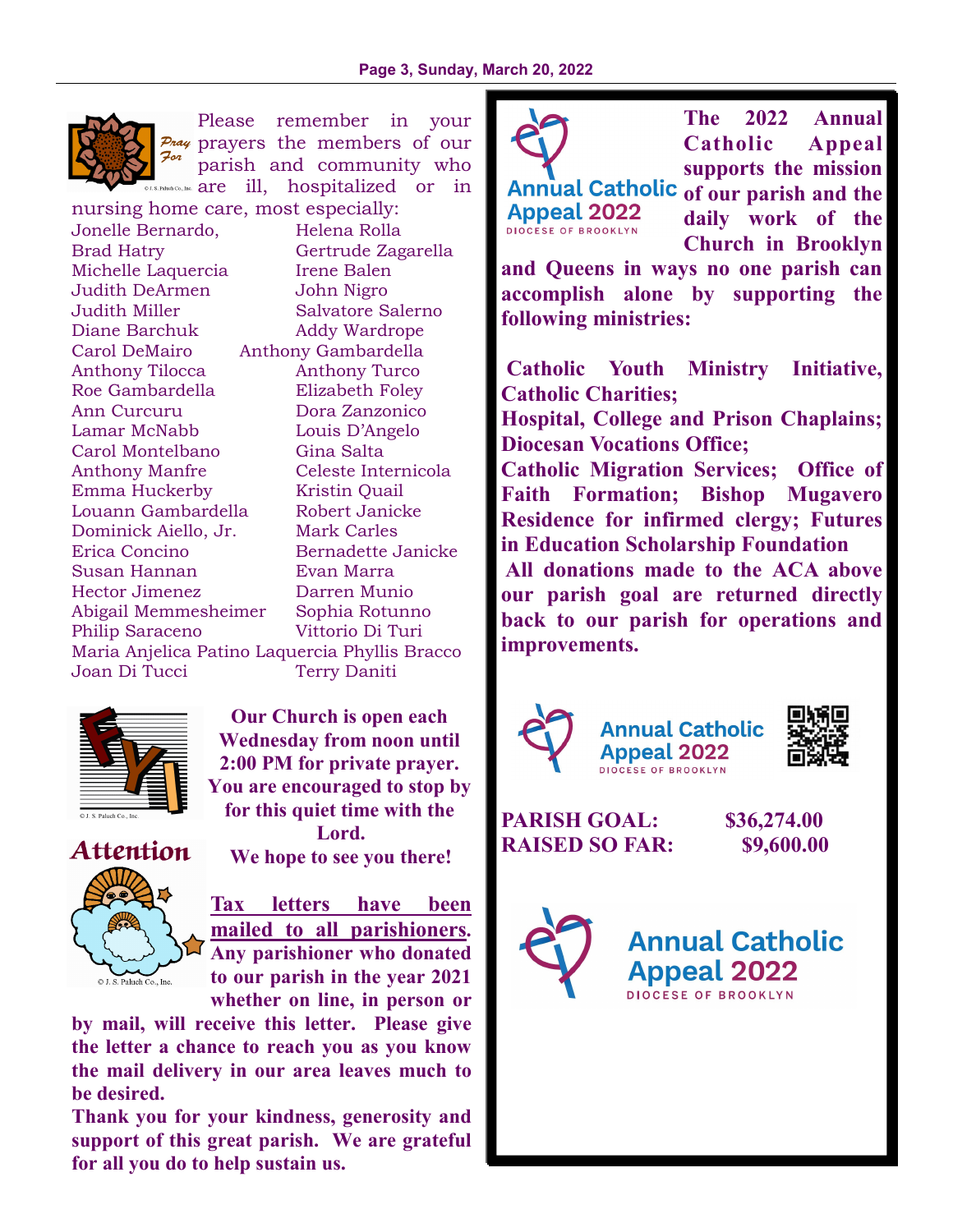

### **Dear Parish Family,**

 **Today, the Third Sunday of Lent, the Lenten message is loud and strong: "Repent and hear the Good News." Repentance is for all of us. No one is exempt. The Pope, the Bishop, the Priest, the Religious, the Lay Person, are all called to repent. Repent means to convert, to come to a deeper relationship with God. Repent means to realize that our final goal is God.** 

 **In the first reading from Exodus we have the story of the great theophany. God reveals God's name of Moses. God has come down because he is concerned about the enslavement of his people, the Hebrews. What do we learn in this reading? The first thing we learn is God's Name. God's name is I AM. God is a mystery. God is a person. God's name tells us that no idol can be made of God. God is. While this God will become incarnate and known as Jesus, God is a mystery who we need to experience in order to know. This journey of knowing God is a journey of the soul. Everyone has his or her own land of oppression. Each has his or her own land of Egypt which we need to leave in order to make things right. This journey leads us to true freedom which is the result of having a right relationship with God. While the Israelites will have their Exodus to the promise land, each one of us has his or her own exodus story. To know God and to see God is our life goal.** 

 **The second thing we learn is that God is concerned for the oppressed. Any form of oppression is wrong according to the mind of God. True freedom comes from a deep relationship with God. It was the oppression of the Israelites that caused God to come down. If God comes down to us, we go up to God. It is not a surprise that this was a favorite book of black slaves in our country. Oppression comes in many ways. There is physical oppression, mental oppression, emotional oppression, spiritual oppression. There are many forms of slavery. There is moral slavery seen when one is tethered to behaviors which rob one's dignity while using other people. We see this in addictions, pornography, the sex trade, the drug trade and alcoholism. There is the oppression of hatred and self hate. There is the oppression of idolatry, superstitions, the making of money, power, influence in or life goals. In God's revelation to Moses we learn the way to true freedom is found in a deep relationship with God.** 

 **In the Gospel reading we are told that we have a limited amount of time to set the relationship with God right. Jesus addresses a topic of unexpected death due to accidents or earthquakes. Why these things happen Jesus does not mention but he does say we need to be prepared to meet God at any time. The parable of the fig tree addresses our timeline. The tree is given time to produce fruit. If after it has been cared for by the gardener it still refuses to produce fruit, it was to be taken down. So, we are the tree. The Word of God, the sacraments, the love of those around us addresses us and directs us for our own good. If we cannot listen, we too run out of time. As I said on Ash Wednesday and on the first Sunday of Lent, " it is Lent again for the first time. For some of us it will be our last Lent, for others it will be one of many Lenten seasons and for others it is their first Lent.** 

 **Where are we this Lent, with God, others and ourselves?** 

**Msgr. Guy A. Massie**